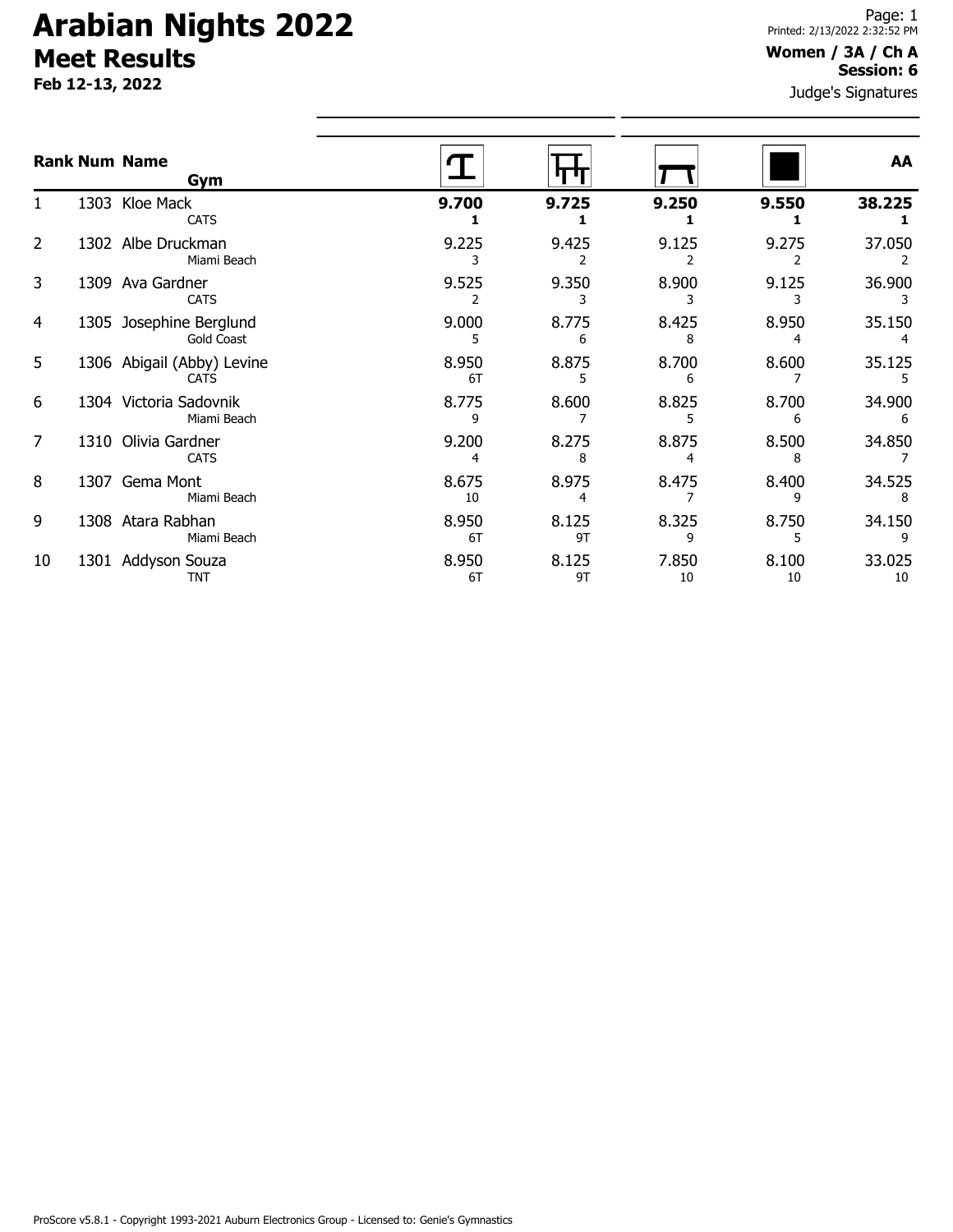**Feb 12-13, 2022**

#### **Women / 3A / Ch B Session: 6**

Judge's Signatures

|    |      | <b>Rank Num Name</b><br>Gym                    |             |             |             |             | AA           |
|----|------|------------------------------------------------|-------------|-------------|-------------|-------------|--------------|
|    |      | 1321 Isabella Murillo<br>Miami Beach           | 9.200<br>4  | 9.275       | 9.475       | 9.275       | 37.225       |
| 2  |      | 1316 Robin Bajpai<br>South Miami               | 9.350       | 9.025<br>4T | 9.175       | 9.350       | 36.900       |
| 3  |      | 1317 Samantha Ceraso<br><b>CATS</b>            | 9.600       | 8.875       | 9.125<br>5  | 8.900<br>5T | 36.500<br>3  |
| 4  | 1319 | Carolina Janoura<br>South Miami                | 9.000<br>6  | 9.125       | 9.150<br>3T | 8.900<br>5T | 36.175       |
| 5  | 1320 | <b>Mallory Migliano</b><br><b>Rising Stars</b> | 8.850<br>9  | 8.925<br>6  | 9.100<br>6  | 8.950<br>4  | 35.825       |
| 6  |      | 1311 Makenna Shapiro<br><b>CATS</b>            | 9.400<br>2  | 8.525<br>8T | 8.700<br>8  | 9.125<br>3  | 35.750<br>6  |
| 7  |      | 1318 Valentina Detillio<br><b>CATS</b>         | 8.200<br>10 | 9.200       | 9.150<br>3T | 8.775       | 35.325       |
| 8  |      | 1313 Emma Goldstein<br>Miami Beach             | 9.175<br>5  | 9.025<br>4T | 8.375<br>10 | 8.500<br>9  | 35.075<br>8  |
| 9  | 1315 | Emilia Marquez<br>South Miami                  | 8.925       | 8.325<br>10 | 8.950       | 8.675<br>8  | 34.875<br>9  |
| 10 |      | 1314 Keira Welch<br>Gold Coast                 | 8.875<br>8  | 8.525<br>8T | 8.450<br>9  | 8.425<br>10 | 34.275<br>10 |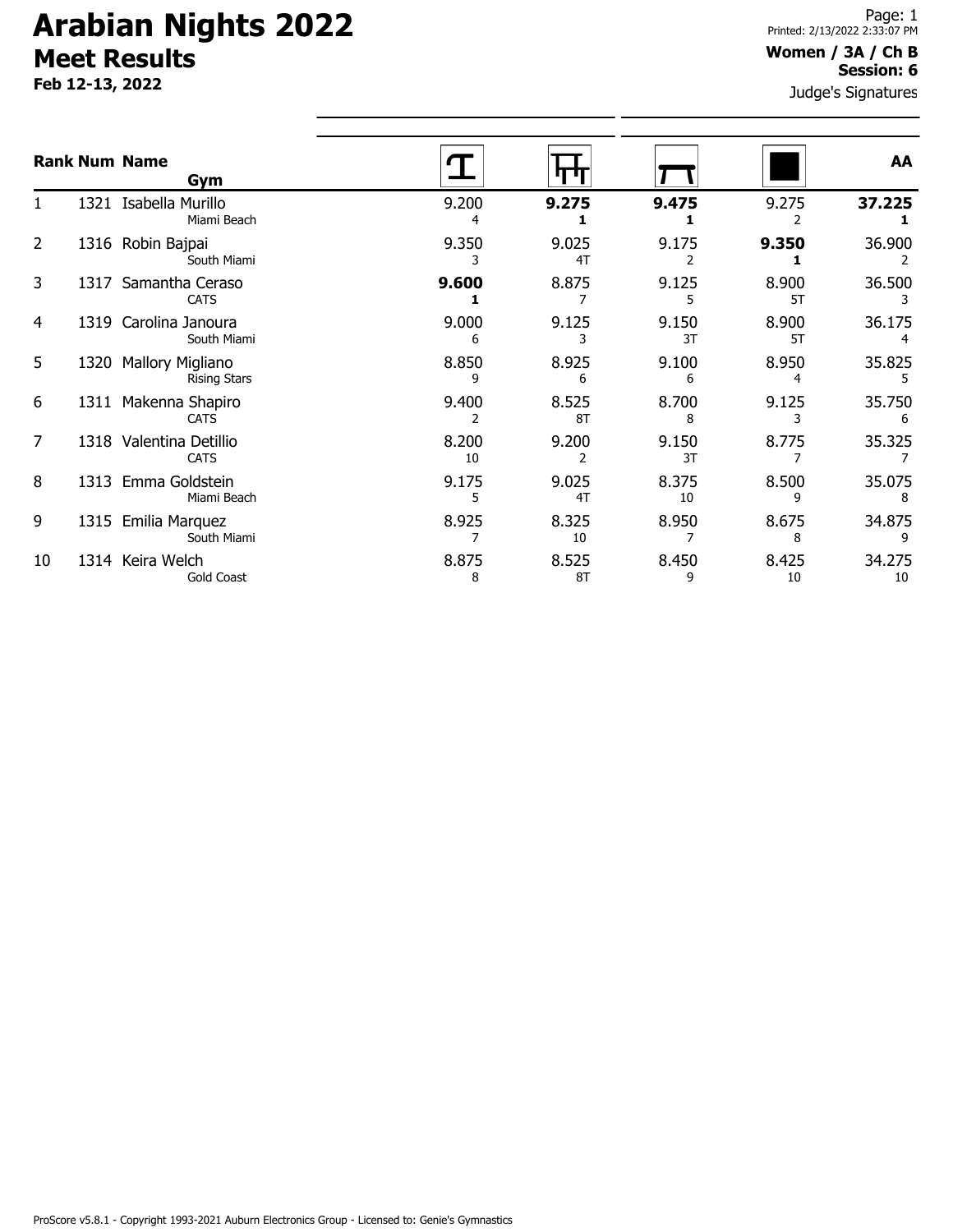**Feb 12-13, 2022**

#### **Women / 3A / Jr A Session: 6**

Judge's Signatures

|    |      | <b>Rank Num Name</b><br>Gym                |             |             |             |             | AA           |
|----|------|--------------------------------------------|-------------|-------------|-------------|-------------|--------------|
|    |      | 1342 Sofia Nathanson<br>South Miami        | 9.225       | 9.475       | 9.200       | 9.350       | 37.250       |
| 2  |      | 1328 Isabella Ceraso<br><b>CATS</b>        | 9.300       | 9.375       | 9.375       | 8.950<br>5T | 37.000       |
| 3  |      | 1325 Carolina Castellano<br>South Miami    | 9.450       | 9.200       | 8.925       | 8.950<br>5T | 36.525       |
| 4  | 1329 | Olivia Buraglia<br>South Miami             | 9.350       | 8.425<br>8  | 9.425       | 9.000       | 36.200       |
| 5  |      | 1323 Catalina Ortiz<br>South Miami         | 9.250       | 9.050       | 8.675       | 9.150       | 36.125       |
| 6  |      | 1326 Caroline Davis<br>Miami Beach         | 9.050       | 8.825       | 7.725<br>10 | 9.025       | 34.625<br>6  |
| 7  |      | 1322 Abby Kruse<br><b>Rising Stars</b>     | 9.200<br>6  | 7.725<br>٩  | 8.750<br>5  | 8.625       | 34.300       |
| 8  |      | 1330 Rebecca Morris<br><b>Gold Coast</b>   | 9.000<br>8  | 8.450       | 8.700<br>6  | 7.900<br>٩  | 34.050<br>8  |
| 9  |      | 1324 Claire Goodson<br><b>Rising Stars</b> | 8.750<br>10 | 8.625<br>6  | 8.600<br>8  | 8.050<br>8  | 34.025<br>9  |
| 10 | 1327 | Arianna Souza<br><b>TNT</b>                | 8.850<br>9  | 6.250<br>10 | 8.500<br>9  | 7.300<br>10 | 30.900<br>10 |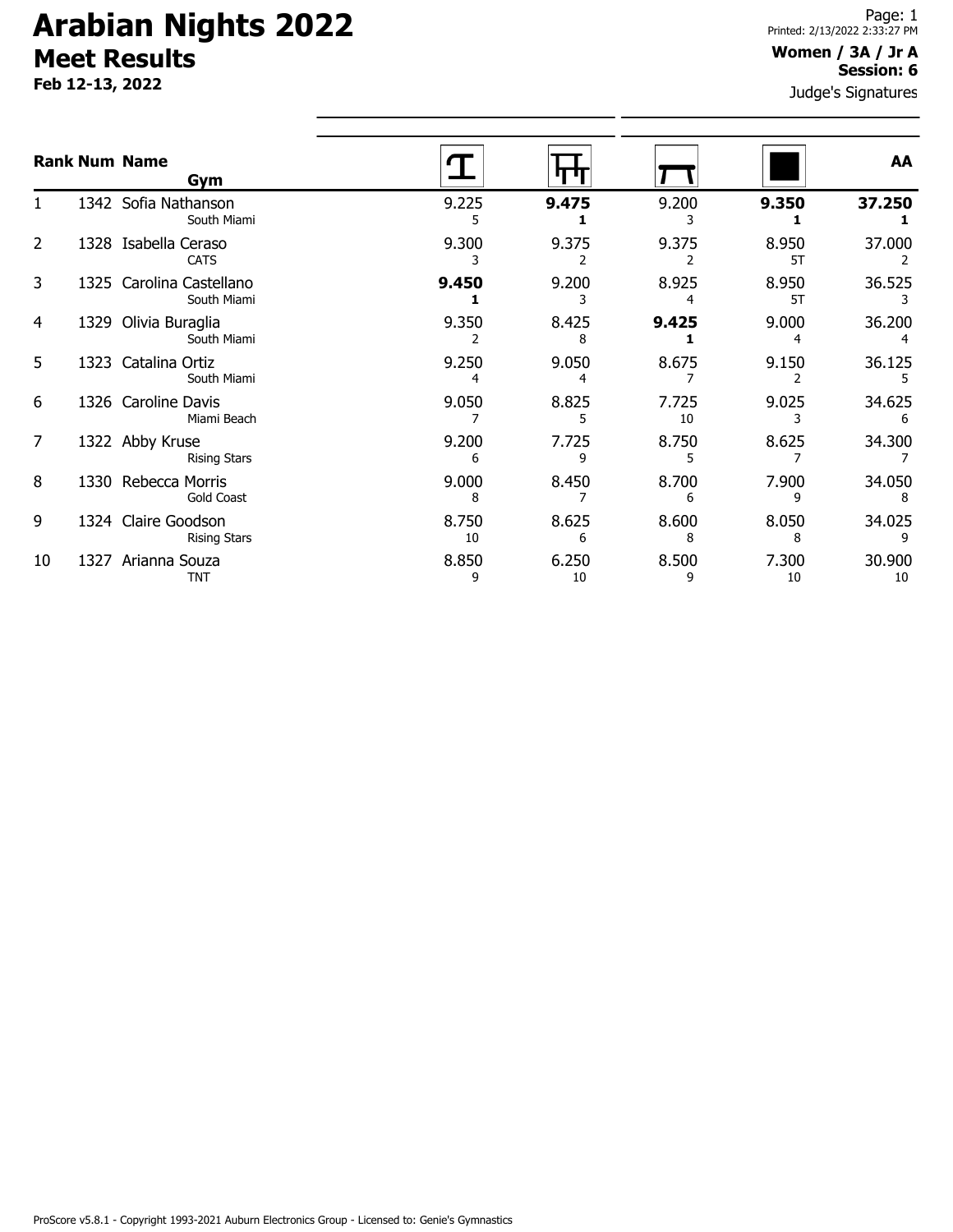**Feb 12-13, 2022**

#### Judge's Signatures **Women / 3A / Jr B Session: 6**

|    |      | <b>Rank Num Name</b><br>Gym                |             |             |             |             | AA           |
|----|------|--------------------------------------------|-------------|-------------|-------------|-------------|--------------|
| 1  |      | 1340 Chloe McIndoo<br><b>Gold Coast</b>    | 9.550<br>1  | 9.175       | 9.900       | 9.400<br>1  | 38.025       |
| 2  |      | 1338 Naomi Arco<br><b>CATS</b>             | 9.200<br>3  | 8.725<br>2  | 8.700<br>4  | 8.825<br>3  | 35.450       |
| 3  |      | 1334 Camille Waber<br><b>Rising Stars</b>  | 9.400<br>2  | 8.550<br>3  | 8.500<br>6T | 8.475<br>5  | 34.925<br>3  |
| 4  |      | 1336 Katheryn Barrabi<br><b>CATS</b>       | 9.125<br>4  | 8.400<br>4  | 8.000<br>10 | 8.700<br>4  | 34.225       |
| 5  |      | 1332 Mia Montalenti<br>Miami Beach         | 8.900<br>7  | 7.675<br>7  | 9.325<br>2  | 8.250<br>7  | 34.150<br>5  |
| 6  |      | 1337 Sofia Shabasov<br><b>Rising Stars</b> | 8.950<br>5T | 7.450<br>9  | 8.500<br>6T | 8.850<br>2  | 33.750<br>6  |
| 7  |      | 1341 Lilly Brouillette<br><b>TNT</b>       | 8.800<br>8T | 7.725<br>6  | 8.675<br>5  | 8.425<br>6  | 33.625       |
| 8  |      | 1339 Chelsea McAfee<br>Gold Coast          | 8.950<br>5T | 8.375<br>5  | 7.950<br>11 | 7.950<br>10 | 33.225<br>8  |
| 9  |      | 1333 Valentina Serpa<br><b>Gold Coast</b>  | 8.800<br>8T | 7.200<br>10 | 9.025<br>3  | 8.150<br>8  | 33.175<br>9  |
| 10 |      | 1331 Nathalie Sardinas<br><b>CATS</b>      | 8.675<br>10 | 7.600<br>8  | 8.350<br>8  | 8.000<br>9  | 32.625<br>10 |
| 11 | 1335 | <b>Brylee Davis</b><br><b>TNT</b>          | 8.350<br>11 | 5.500<br>11 | 8.300<br>9  | 7.650<br>11 | 29.800<br>11 |